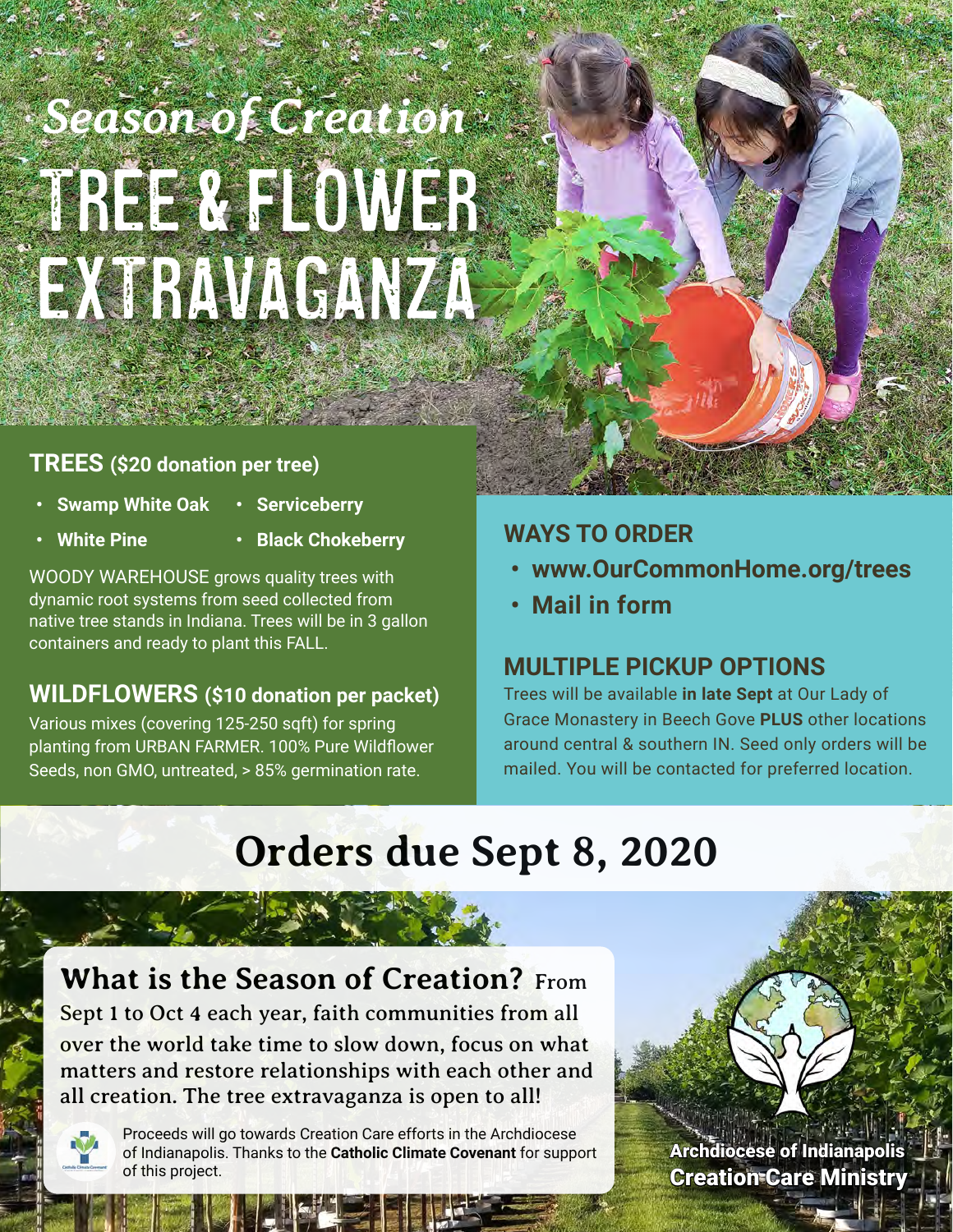# Season of Creation 2020 Tree & Flower Extravaganza **Online ordering available at [www.OurCommonHome.org/trees](http://www.ourcommonhome.org/trees)**

| Name                                  |  |
|---------------------------------------|--|
| Phone                                 |  |
| Email                                 |  |
| <b>Street Address</b><br>/ City / Zip |  |
| Congregation                          |  |

| 3 Gallon Trees<br>(suggested \$20 donation per tree) | Quantity | Donation |
|------------------------------------------------------|----------|----------|
| <b>Swamp White Oak Quercus bicolor</b>               |          |          |
| <b>White Pine Pinus strobus</b>                      |          |          |
| <b>Allegheny Serviceberry Amelanchier laevis</b>     |          |          |
| <b>Black Chokeberry</b> Aronia melanocarpa           |          |          |

| <b>Wildflower Seed Mixes</b><br>(suggested \$10 donation per package) | Quantity | Donation |
|-----------------------------------------------------------------------|----------|----------|
| <b>Save the Monarch</b>                                               |          |          |
| <b>Indiana Blend</b>                                                  |          |          |
| <b>Fresh Cut Flowers</b>                                              |          |          |
| <b>Eastern Pollinator</b>                                             |          |          |

## **TOTAL DONATION:** \_\_\_\_\_\_\_\_\_\_\_\_\_\_\_\_\_\_\_\_\_\_\_\_\_\_\_\_\_\_\_\_\_\_\_\_\_\_\_\_\_

*Proceeds will go towards Creation Care efforts in the Archdiocese of Indianapolis.*

#### **TREE/MIX DETAILS ON NEXT PAGE**

**Trees are in 3 gallon containers for FALL planting from WOODY WAREHOUSE.** Woody's grows quality trees with dynamic root systems from seed collected by hand from native tree stands in Indiana. We will contact you if availability should change.

**Seeds are 1 oz mixes (covering 125- 250 sqft) for spring planting from URBAN FARMER.** Urban Farmer seeds are 100% pure wildflower, non GMO, and untreated with over 85% germination rate.

Thanks to the **Catholic Climate Covenant** for support of this project.

## **Orders Due Sept 8, 2020**

#### **MAIL TO**

Sheila Marie Fitzpatrick, OSB Benedict Inn Retreat & Conference Center 1402 Southern Ave Beech Grove, IN 46107

#### **CHECKS PAYABLE TO**

Archdiocese of Indianapolis

#### **PICKUP**

- - - - - - - - - - - - - - - - - - - - - - - - - - - - - - - - - - - - - DETACH HERE - - - - - - - - - - - - - - - - - - - - - - - - - - - - - -

DETACH HERE

Trees will be available at Our Lady of Grace Monastery in Beech Grove **PLUS** other locations TBD in central and southern IN **in late September**. Please watch your email, phone, and our website (OurCommonHome.org) for details. If only ordering seeds, they will be mailed to you.

#### **OUR MISSION**



The Creation Care Ministry

of the Roman Catholic Archdiocese of Indianapolis provides education and outreach to parishes, people, and priests in central and southern Indiana to reduce environmental impact and increase creation care awareness. **The extravaganza is open to all!**

**Questions?** (317) 788-7581 ext 2 or [mail@ourcommonhome.org](mailto:mail@ourcommonhome.org)